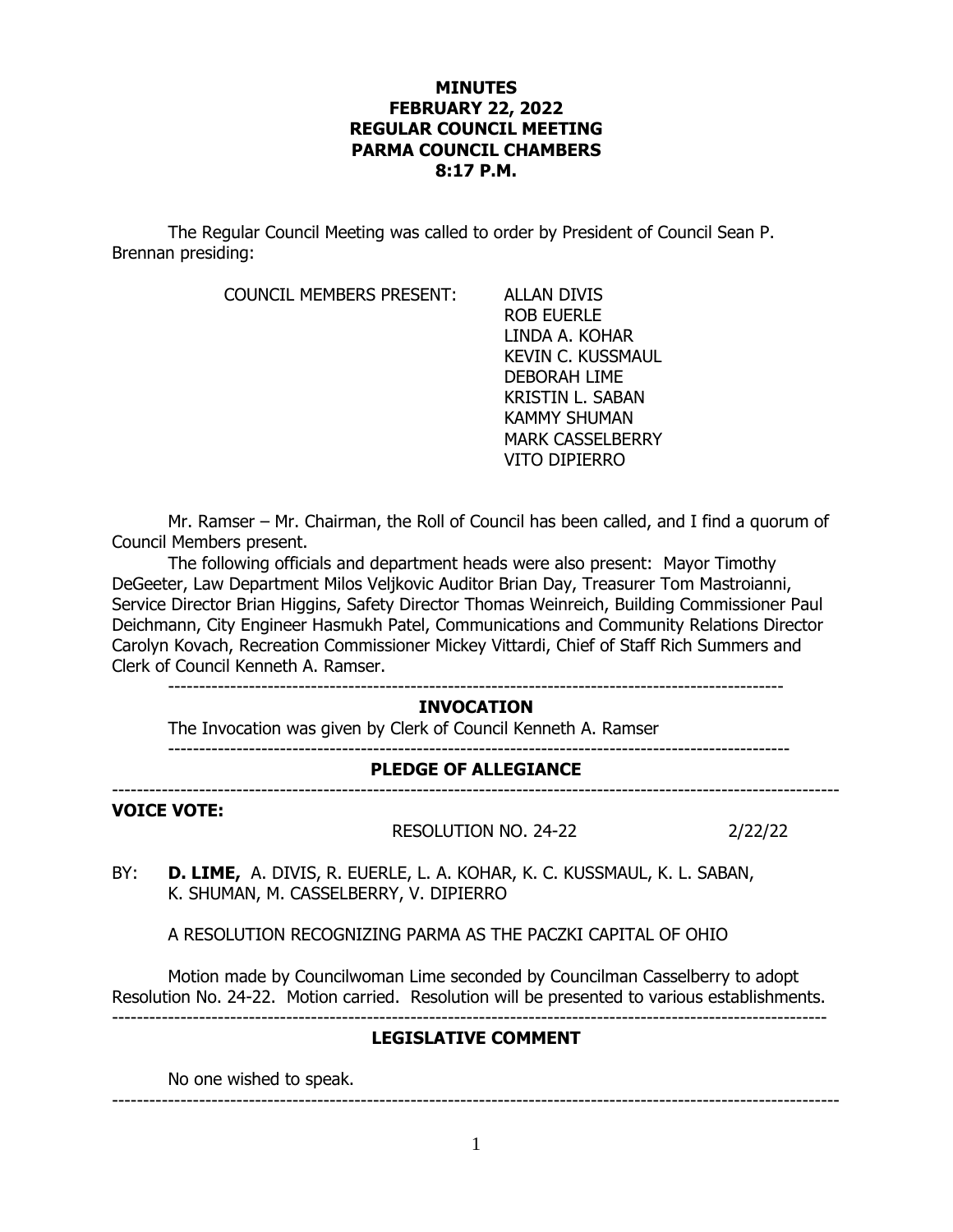## **DISPOSAL OF JOURNAL**

Mr. Brennan – Stated, you have before you the minutes from the February 7, 2022 Regular Council Meeting. Asked if there were any additions or corrections to the minutes? Stated, hearing none, the minutes will stand approved as printed.

--------------------------------------------------------------------------------------------------------

# **COMMUNICATIONS, PETITIONS AND CLAIMS**

Request received from Ohio Division of Liquor for a new D5 liquor permit for PL & L LLC, DBA Provolone Pizzeria, 5705 Broadview Rd. Parma, Oh 44134. Mailed February 9, 2022. Responses must be postmarked no later than March 14, 2022.

Mr. Brennan – Said Liquor Permits were referred to Council and Safety Director.

----------------------------------------------------------------------------------------------------

2021 City of Parma Police Department Annual Report (On file in Council Office)

----------------------------------------------------------------------------------------------------- Recognition of Parma Police Citizen's Police Academy Winter Session 2021.

-----------------------------------------------------------------------------------------------------

Mr. Ramser – Read the following Variance into the record:

The Parma Board of Zoning Appeals met on Tuesday Feb. 8, 2022 at 6:30 pm and PROPOSED TO "VARY, subject to the provisions of amended Ordinance 1127.13 (confirmation Or rejection by Council within forty days of the receipt of this notice) FOR THE APPLICANT Ann Little of Chesterfield Terrace Limited Partnership, 500 S. Front St., 10<sup>th</sup> Floor, Columbus OH 43215 for property located at 6500 Powers Blvd. PPN 450-12-018

After discussion Mr. Ziefle made the following recommendation:

"I make a motion that we recommend to Council to DENY Ann Little of Chesterfield Terrace Limited Partnership, 500 S. Front Street, 10<sup>th</sup> floor, Columbus, OH 43215 as requested an "Area" variance of the City of Parma Codified Ordinances of Section 1109.08 USES PROHIBITED IN WETLAND SETBACKS. The proposal is to impact a wetland to disturb, fill in wetland and construct parking aisle, curb and yard walk at 6500 Powers Blvd. Any use not authorized under these regulations shall be prohibited in wetland setbacks. By way of example, the following uses are specifically prohibited:

(a) Construction. There shall be no structures of any kind except as permitted under these regulations.

(b) Dredging or dumping. There shall be no drilling, filling, dredging, or dumping of soil, spoils, liquid, or solid materials, except for noncommercial composting of uncontaminated natural materials and except as permitted under these regulations.

(c) There shall be no roads or driveways.

(d) There shall be no use of motorized vehicles of any kind, except as permitted under these regulations.

(e) There shall be no disturbance, including mowing, of the natural vegetation, except for such conservation maintenance that the landowner deems necessary to control noxious weeds; for such plantings as are consistent with these regulations; and for such disturbances as are approved under these regulations and for the passive enjoyment, access, and maintenance of landscaping or lawns existing at the time of passage of this regulation. Nothing in this section shall be construed as requiring a landowner to plant or undertake any other activities in wetland setbacks provided the landowner allows for natural succession.

(f) There shall be no parking lots.

This variance would result in allowing to impact a wetland. The PPN 450-12-018. By denying this variance the characteristic of the neighborhood would be substantially altered. By denying this variance the spirit and intent of the zoning and building requirements would be observed." Proposal to Vary – property at 6500 Powers Blvd. BZA meeting 2/8/22 Mr. Mastrobuono second the motion. Mr. Ziefle, Mr. Mastrobuono, Mrs. Green and Mr. O'Connor voted yes. Board of Zoning Appeal's recommendation to Council to deny this variance.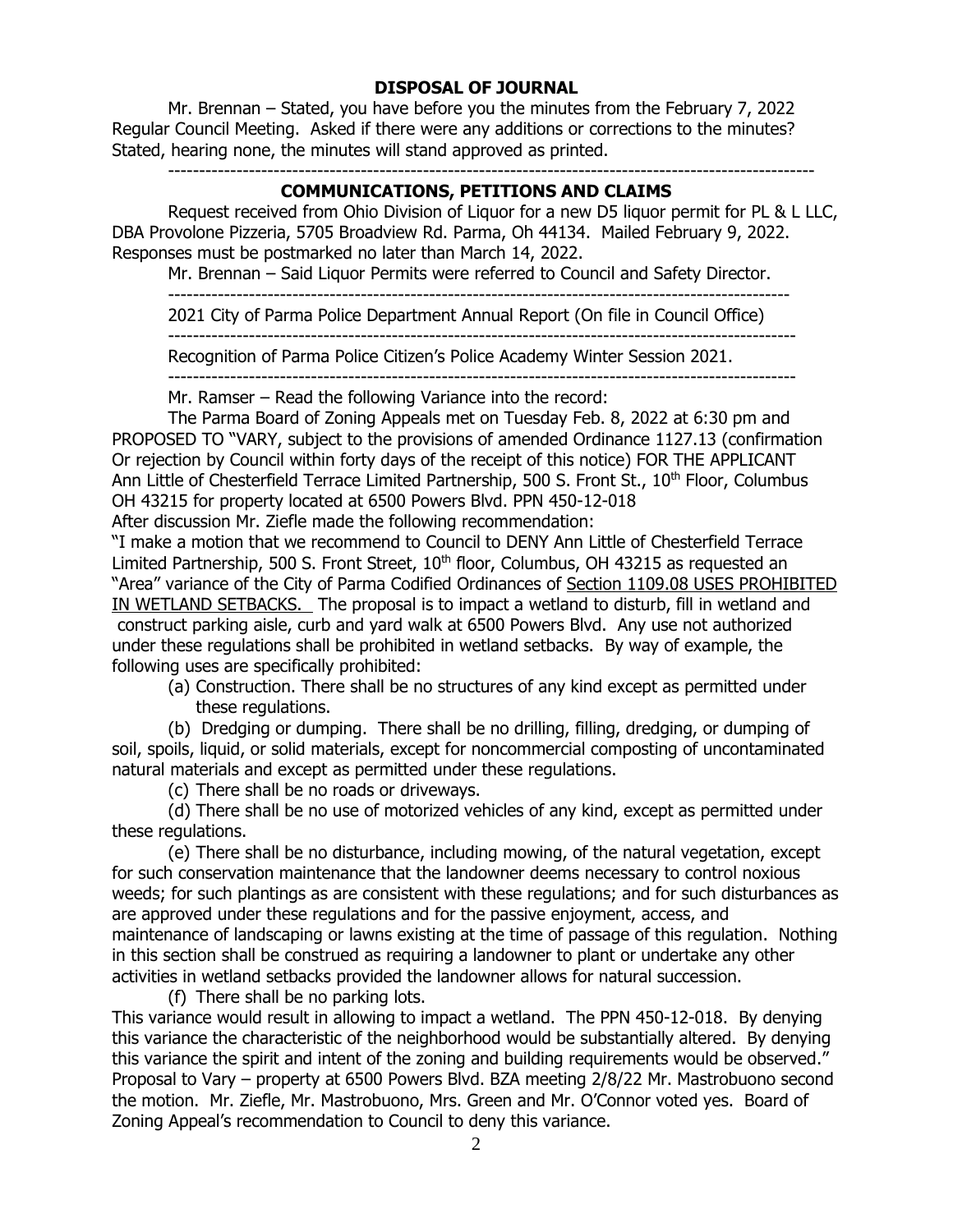Motion made by Councilman Divis seconded by Councilman Casselberry to refer the variance for Anne Little at 6500 Powers Blvd., back to the Board of Zoning and Appeals as moot. Motion Carried. ---------------------------------------------------------------------------------------------------------------------

#### **FIRST READING**:

ORDINANCE NO. 12-22 20 2/22/22

 $2/22/22$ 

BY: K.L. SABAN

(By Request – Service Director)

AN ORDINANCE AUTHORIZING THE DIRECTOR OF PUBLIC SERVICE TO ENTER INTO AN AGREEMENT WITH THE CUYAHOGA COUNTY DEPARTMENT OF PUBLIC WORKS TO COMMIT \$2 MILLION DOLLARS (\$2,000.000.00) OF AMERICAN RESCUE PLAN ACT FUNDS (ARPA) FOR VARIOUS INFRASTRUCTIURE PROJECTS IN THE CITY OF PARMA, AND DECLARING AN EMERGENCY

------------------------------------------------------------------------------------------------------------

Mr. Brennan – Said Ordinance will be referred to the Finance Committee.

| ORDINANCE NO. 18-22 |  |
|---------------------|--|
|                     |  |

BY: D. LIME

(By Request – Safety Director)

 AN ORDINANCE AUTHORIZING THE MAYOR AND/OR THE DIRECTOR OF PUBLIC SAFETY OT ENTER INTO A CONTRACT FOR THE PROVISION OF MEDICAL CARE FOR THE PARMA DETENTION CENTER, AND DECLARING AN **EMERGENCY** 

-----------------------------------------------------------------------------------------------------------

Mr. Brennan – Said Ordinance will be referred to the Finance Committee.

ORDINANCE NO. 25-22 2/22/22

BY: K. L. SABAN (By Request – Recreation Director)

> AN ORDINANCE TO AMEND A PORTION OF SUBSECTION (b) "RECREATION DEPARTMENT" OF SECTION 185.05 "FEES OF THE DIRECTOR OF PUBLIC SERVICE", RELATIVE TO THE RIDGEWOOD MUNICIPAL GOLF COURSE FEES OF THE CODIFIED ORDINANCES OF THE CITY OF PARMA, AND DECLARING AN EMERGENCY

Mr. Brennan – Said Ordinance will be referred to the Finance Committee.

-------------------------------------------------------------------------------------------------------

#### **SECOND READING:**

ORDINANCE NO. 10-22 2/7/22

BY: K. L. SABAN

(By Request – Building Commissioner)

AN ORDINANCE TO AMEND CHAPTER 1121 AND SECTION 1173.03 (F) (2) OF THE PARMA ZONING CODE RELATIVE TO CAR WAS USES IN THE CITY OF PARMA, AND DECLARING AN EMERGENCY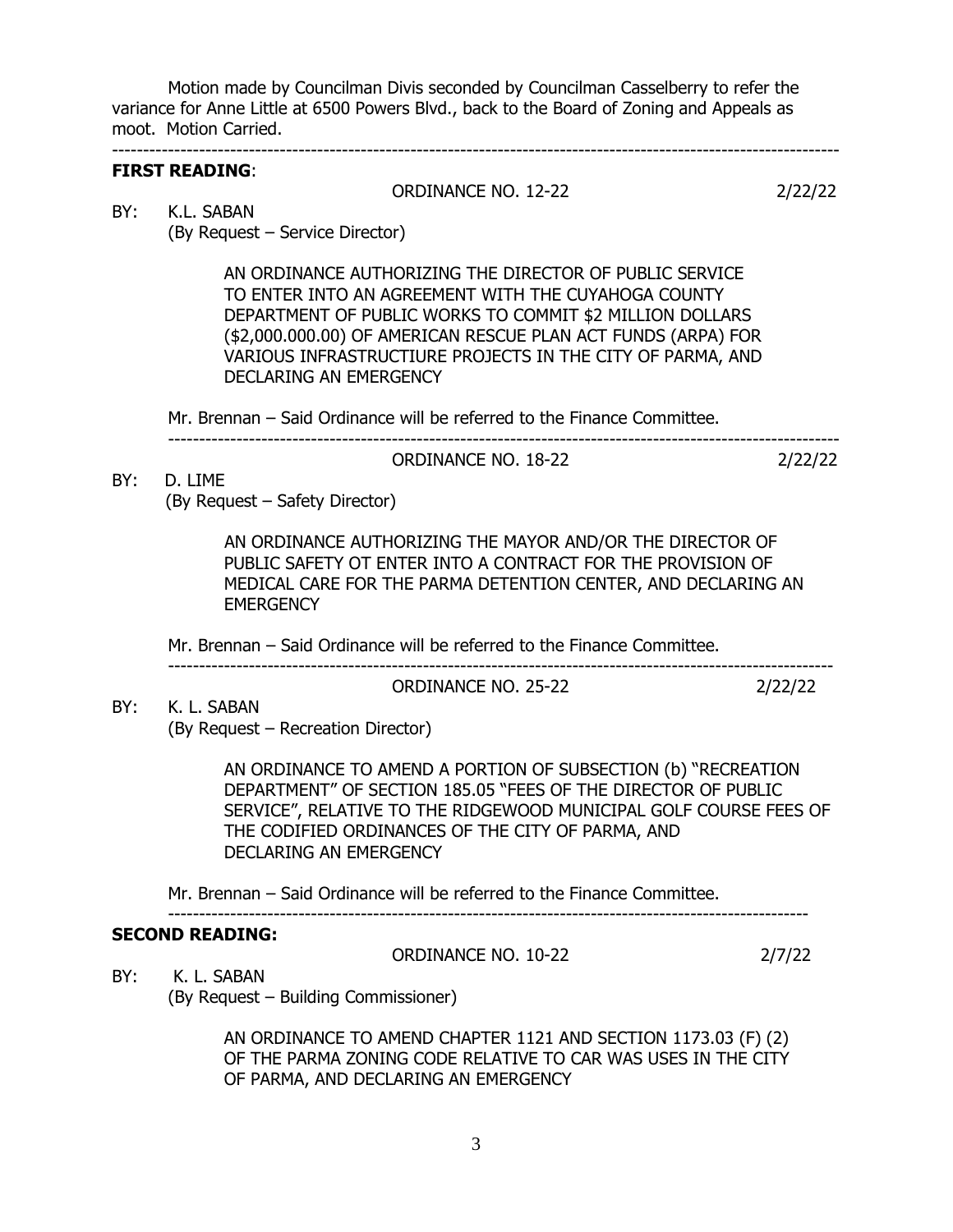Motion made by Councilman Divis seconded by Councilman Casselberry to refer Ordinance No. 10-22 back to the Planning Committee. Motion Carried.

---------------------------------------------------------------------------------------------------------------------

RESOLUTION NO. 11-22 2/7/22

BY: K. L. SABAN, A. DIVIS (By Request – Service Director)

> A RESOLUTION TO EXEMPT CERTAIN PARCELS OF LAND, UPON MEETING CERTAIN CRITERIA, FROM SPECIAL ASSESSMENTS FOR STREET LIGHTS AND THE MAINTENANCE OF SANITARY SEWERS, STORM SEWERS, AND WATER MAINS, AND DECLARING AN EMERGENCY

Motion made by Councilwoman Saban seconded by Councilman Casselberry to amend Exhibit "A" of Resolution No. 11-22 as follows: 446-24-028 shall read 446-24-027. Please add 446-24-028/029, exempt and part of West Creek Recreation. Motion Carried.

Motion made by Councilwoman Saban seconded by Councilman Casselberry to refer as amended Resolution No. 11-22 back to the Finance Committee. Motion Carried.

------------------------------------------------------------------------------------------------------------ ORDINANCE NO. 13-22 2/7/22

BY: A. DIVIS (By Request – City Engineer)

> AN ORDINANCE AUTHORIZING THE DIRECTOR OF PUBLIC SERVICE TO ENTER INTO AN AGREEMENT WITH THE NORTHEAST OHIO REGIONAL SEWER DISTRICT (NEORSD) THROUGH THE COMMUNITY COST-SHARE PROGRAM (CCS) FOR THE BIG CREEK FLOOD REDUCTION PROJECT NEAR SPRAGUE ROAD (EAST OF STATE ROAD) IN THE CITY OF PARMA, AND DECLARING AN EMERGENCY

Motion made by Councilwoman Saban seconded by Councilman Casselberry to refer Ordinance No. 13-22 back to the Finance Committee. Motion Carried.

---------------------------------------------------------------------------------------------------------------------

ORDINANCE NO. 15-22 2/7/22

BY: D. LIME

AN ORDINANCE TO AMEND THE GENERAL OFFENSES CODE OF THE CITY TO CONFORM TO CURRENT STATE LAW, AND DECLARING AN EMERGENCY

Motion made by Councilwoman Lime seconded by Councilman Casselberry to refer Ordinance No. 15-22 back to the Public Safety Committee. Motion Carried.

----------------------------------------------------------------------------------------------------------------

ORDINANCE NO. 16-22 2/7/22

#### BY: K. SHUMAN

AN ORDINANCE TO APPORVE THE EDITING AND INCLUSION OF CERTAIN ORDINANCES AS PARTS FO THE VARIOUS COMPONENT CODES OF THE CODIFIED ORDINANCES; TO APPROVE, ADOPT AND ENACT NEW MATTER IN THE CODIFIED ORDINANCES; TO REPEAL ORDINANCES AND RESOLUTIONS IN CONFLICT THEREWITH; AND TO DECLARE AN **EMERGENCY**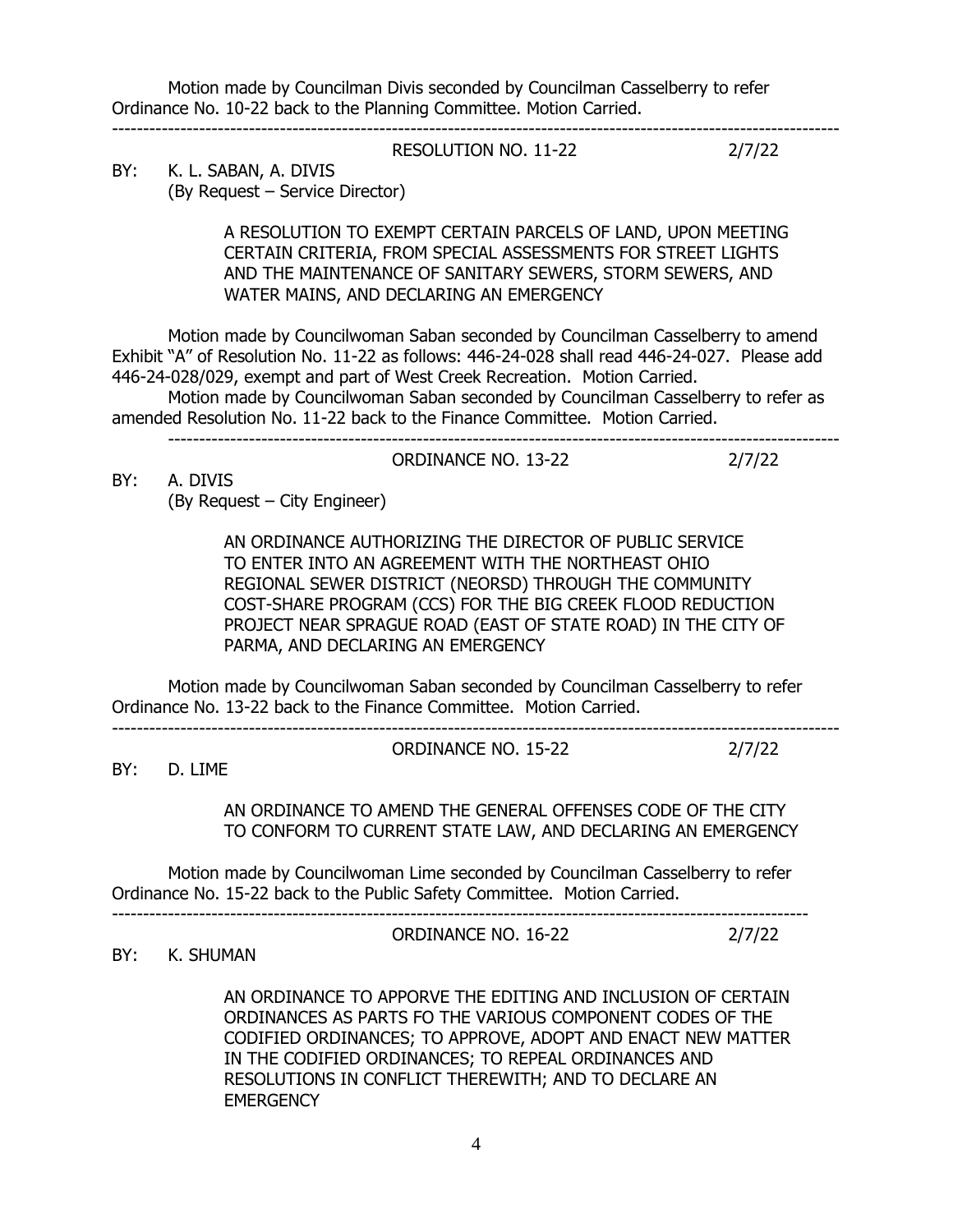Motion made by Councilwoman Shuman seconded by Councilman Casselberry to refer Ordinance No 16-22 back to the Governmental Operations Committee. Motion Carried. -----------------------------------------------------------------------------------------------------------------

ORDINANCE NO. 17-22 2/7/22

BY: D. LIME

AN ORDINANCE TO AMEND THE TRAFFIC CODE OF THE CITY TO CONFORM TO CURRENT STATE LAW, AND DECLARING AN EMERGENCY

Motion made by Councilwoman Lime seconded by Councilman Casselberry to refer Ordinance No. 17-22 back to the Public Safety Committee. Motion Carried.

------------------------------------------------------------------------------------------------------------------

### **THIRD READING:**

ORDINANCE NO. 206-21 11/15/21

BY: L. KOHAR

(By Request – City Engineer)

AN ORDINANCE AUTHORIZING THE DIRECTOR OF PUBLIC SERVICE TO ENTER INTO A GRANT OF PERMANENT STORMWATER EASEMENTS IN CERTAIN PREMISES KNOWN AS PERMANENT PARCEL NUMBER 449-24-029 AND PERMANENT PARCEL NUMBER 449-22-044 FOR THE UPPER RIDGEWOOD BASIN IMPROVEMENT PROJECT WHICH WILL GRANT AN EASEMENT TO THE NORTHEAST OHIO REGIONAL SEWER DISTRICT (NEORSD) FOR THE INSTALLATION, CONTRUCTION, MAINTENANCE, AND REPLACEMENT OF STORMWATER FACILITIES AT 7620 W. RIDGEWOOD DRIVE AND KELTONSHIRE ROAD, IN THE CITY OF PARMA, AND DECLARING AN EMERGENCY

Motion made by Councilwoman Saban seconded by Councilman Casselberry to adopt Ordinance No. 206-21.

Yes: Divis, Euerle,\* Kohar,\*Lime, Kussmaul, Saban, Shuman, Casselberry, Dipierro.

No: None; Ordinance No. 206-21 is adopted.

\*Councilwoman Lime- Shared the many memories of Ridgewood Lake, and that this was a very difficult vote.

\*Councilwoman Kohar – Stated that it was a very difficult vote, but she did it for the greater good of the people.

-----------------------------------------------------------------------------------------------------------

BY: K. L. SABAN

 A RESOLUTION TO DESIGNATE THE CLERK OF COUNCIL AND THE CHIEF DEPUTY CLERK OF COUNCIL AS THE DISIGNEES OF THE COUNCIL OF THE CITY OF PARMA TO ATTEND THE REQUIRED PUBLIC RECORDS TRAINING AS MANDATED BY STATE LAW, AND DECLARING AN EMERGENCY

RESOLUTION NO. 1-22 1/18/22

Motion made by Councilwoman Saban seconded by Councilman Casselberry to adopt Resolution No. 1-22.

Yes: Divis, Euerle, Kohar, Lime, Kussmaul, Saban, Shuman, Casselberry, Dipierro.

No: None; Resolution No. 1-22 is adopted. --------------------------------------------------------------------------------------------------------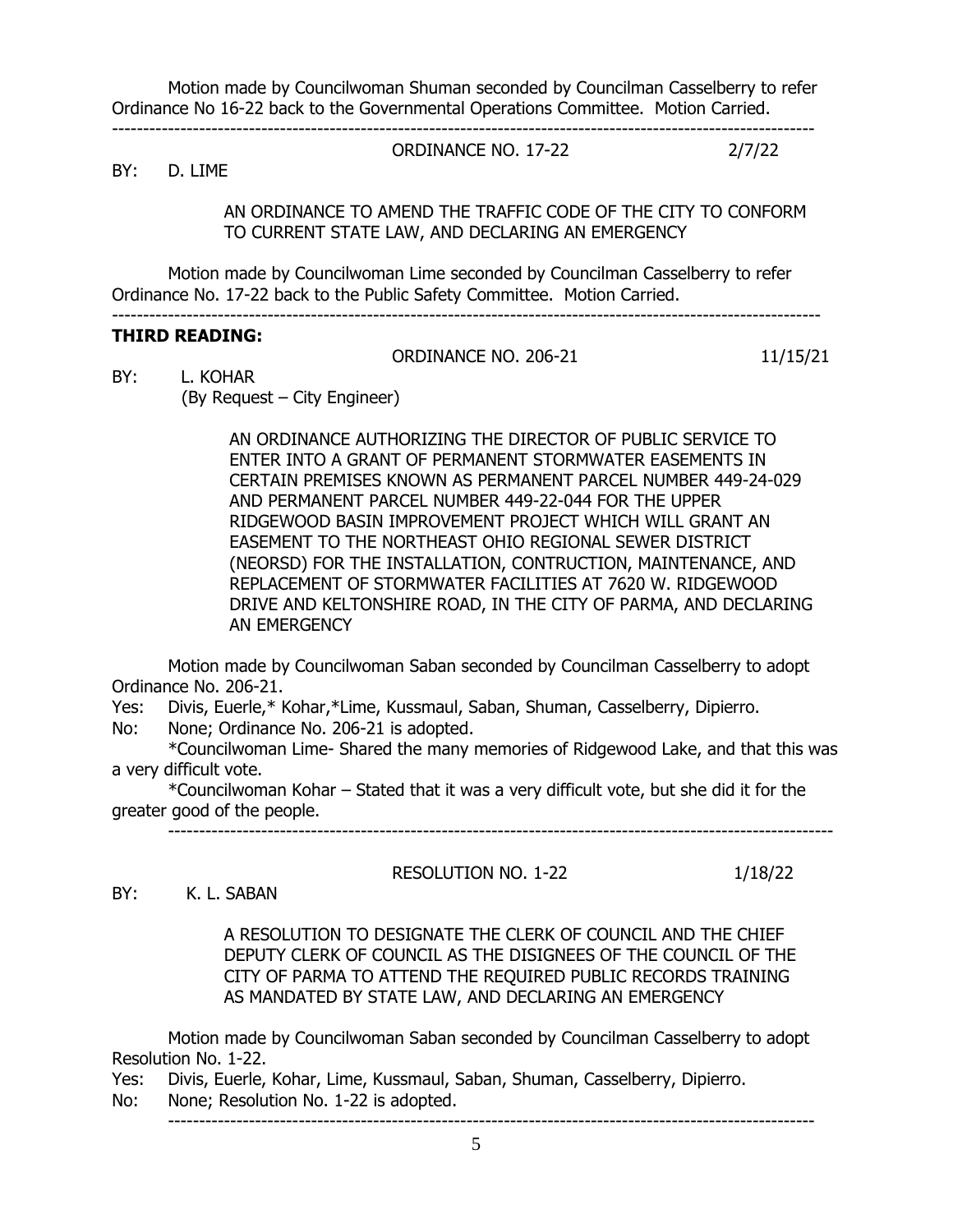BY: **L. A. KOHAR, R. EUERLE**, A. DIVIS, K. C. KUSSMAUL, D. LIME, K. L. SABAN, K. SHUMAN, M. CASSELBERRY, V. DIPIERRO

(By Request: City Engineer)

A RESOLUTION REQUESTING CUYAHOGA COUNTY TO PROCEED WITH THE RESURFACING OF WEST RIDGEWOOD DRIVE FROM RIDGE ROAD TO STATE ROAD RESOLVING TO PAY ONE HUNDRED PERCENT (100%) OF THE CONSTRUCTION AND CONSTRUCTION SUPERVISION OF THE TRAFFIC SIGNAGE AND ASSOCIATED WORK WITHIN THE CITY OF PARMA, AND DECLARING AN EMERGENCY

Motion made by Councilwoman Saban seconded by Councilman Casselberry to adopt Resolution No. 4-22.

Yes: Divis, Euerle, Kohar, Lime, Kussmaul, Saban, Shuman, Casselberry, Dipierro.

No: None; Resolution No. 4-22 is adopted.

--------------------------------------------------------------------------------------------------------

### **SUSPENSION OF THE RULES** :

Mr. Brennan – Shall the statutory provision and Rule 48 requiring the full and distinct reading of Ordinance No. 20-22, Ordinance No. 21-22, Ordinance No. 22-22, Resolution No. 23- 22, and Resolution No. 26-22 on three different days be dispensed with?

Yes: Divis, Euerle, Kohar, Lime, Kussmaul, Saban, Shuman, Casselberry, Dipierro. No: None; motion carried.

Mr. Brennan – Shall Rule 45 requiring reference to committee be dispensed with and Ordinance No. 20-22, Ordinance No. 21-22, Ordinance No. 22-22, Resolution No. 23-22 and Resolution No. 26-22 be placed on final passage?

Yes: Divis, Euerle, Kohar, Lime, Kussmaul, Saban, Shuman, Casselberry, Dipierro. No: None; motion carried.

----------------------------------------------------------------------------------------------------

BY: K. L. SABAN

(By Request – Auditor)

 AN ORDINANCE TO AMEND THE 2022 TEMPORARY APPROPRIATIONS OF THE CITY OF PARMA, AND DECLARING AN EMERGENCY

ORDINANCE NO. 20-22 2/22/22

Motion made by Councilwoman Lime seconded by Councilman Casselberry to adopt Ordinance No 20-22.

Yes: Divis, Euerle, Kohar, Lime, Kussmaul, Saban, Shuman, Casselberry, Dipierro.

No: None; Ordinance No. 20-22 is adopted.

----------------------------------------------------------------------------------------------------------------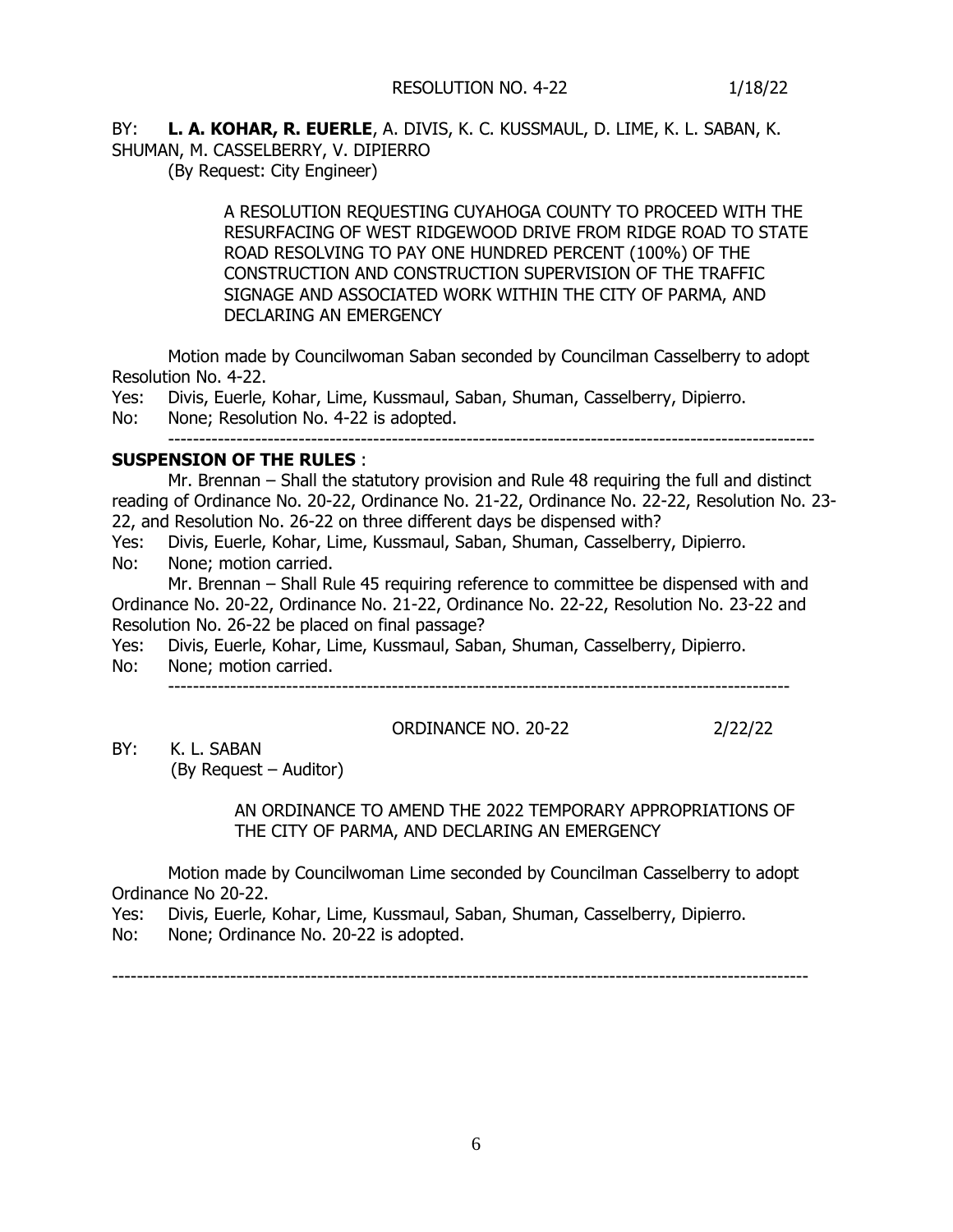## BY: **D. LIME**, A. DIVIS

AN ORDINANCE TO AMEND SECTION 313.035 "TRAFFIC LAW PHOTO-MONITORING DEVICES" WITHIN CHAPTER 313 "TRAFFIC CONTROL DEVICES" OF PART 13 "TRAFFIC CODE" OF THE CODIFIED ORDINANCES OF THE CTIY OF PARMA, RELATIVE TO PHOTO ENFORCEMENT WITHIN THE CITY, AND DECLARING AN EMERGENCY

Motion made by Councilwoman Lime seconded by Councilman Casselberry to accept revised Exhibit "A" of Ordinance No. 21-22. Motion carried.

Motion made by Councilwoman Saban seconded by Councilman Casselberry to adopt Ordinance No. 21-22 as amended.

- Yes: Divis, Euerle, Kohar, Lime, Kussmaul, Saban, Shuman, Casselberry, Dipierro.
- No: None; Ordinance No. 21-22 is adopted as amended. ----------------------------------------------------------------------------------------------------------

#### ORDINANCE NO. 22-22 20 2/22/22

BY: K. L. SABAN (By Request – Recreation Director)

> AN ORDINANCE AUTHORIZING THE DIRECTOR OF PUBLIC SERVICE TO ENTER INTO A CONTRACT WITH SOUTH EAST GOLF CAR CO. FOR GOLF CART RENTAL AND MAINTENANCE, AND DECLARING AN EMERGENCY

Motion made by Councilwoman Lime seconded by Councilman Casselberry to adopt Ordinance No. 22-22.

- Yes: Divis, Euerle, Kohar, Lime, Kussmaul, Saban, Shuman, Casselberry, Dipierro.
- No: None; Ordinance No. 22-22 is adopted.

----------------------------------------------------------------------------------------------------------------

RESOLUTION NO. 23-22 20 2/22/22

BY: K. L. SABAN (By Request – AUDITOR)

> A RESOLUTION APPROVING THE CITY AUDITOR'S POST CERTIFICATION OF REQUISITIONS AS DETAILED IN EXHIBIT "A" AND DECLARING AN EMERGENCY

Motion made by Councilwoman Saban seconded by Councilman Casselberry to adopt Resolution No. 23-22.

Yes: Divis, Euerle, Kohar, Lime, Kussmaul, Saban, Shuman, Casselberry, Dipierro.

No: None; Resolution No. 23-22 is adopted.

#### ------------------------------------------------------------------------------------------------------------------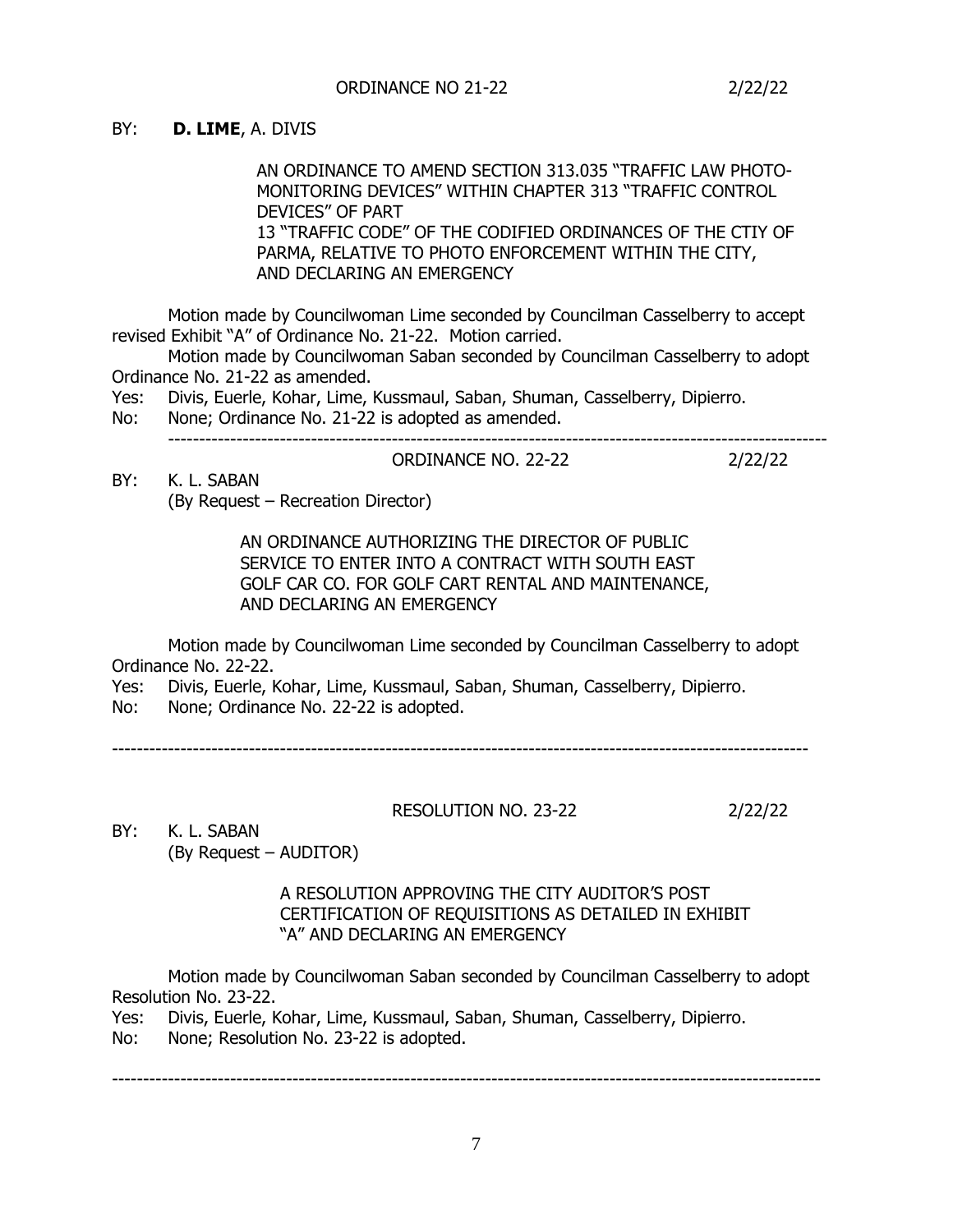## BY: **D. LIME**, A. DIVIS, L. A. KOHAR, K. L. SABAN, K. SHUMAN, M. CASSELBERRY (By Request – Mayor)

A RESOLUTION SUPPORTING THE CITY OF PARMA – CUYAHOGA COUNTY HEALTHY URBAN TREE CANOPY GRANT PROGRAM APPLICATION, AND DECLARING AN EMERGENCY

Motion made by Councilwoman Lime seconded by Councilman Casselberry to adopt Resolution No. 26-22.

Yes: Divis, Euerle, Kohar, Lime, Kussmaul, Saban, Shuman, Casselberry, Dipierro No: None; Resolution No. 26-22 is adopted.

----------------------------------------------------------------------------------------------------------

#### **PUBLIC SESSION**

Jayson Gnall, Roycroft Dr. – Stated his disappointment with the passing of the Ridgewood Lake legislation. ---------------------------------------------------------------------------------------------------------

#### **MISCELLANEOUS BUSINESS**

Mayor DeGeeter – No Comment

----------------------------------------------------------------------------------------------------

Service Director Higgins – No Comment

---------------------------------------------------------------------------------------------------- Safety Director Weinreich – No Comment

-----------------------------------------------------------------------------------------------------

Auditor Day – No Comment ----------------------------------------------------------------------------------------------------------

Treasurer Mastroianni – No Comment

-----------------------------------------------------------------------------------------------------------

Law Department , Milos Veljkovic – No Comment

-----------------------------------------------------------------------------------------------------------

Councilman Kussmaul – Thanked the Service Director and the Service Department for all the help they give the residents. Councilman Kussmaul also asked Clerk of Council Ken Ramser if there was a date set for the swearing in Ceremony of Council.

Clerk of Council Kenneth Ramser – Stated that he was hoping to have it by late March.

------------------------------------------------------------------------------------------------------------

Motion made by Councilman Divis seconded by Councilwoman Shuman to dispense with the remainder of the Round Robin. Motion carried.

-----------------------------------------------------------------------------------------------------------

**REPORT ON ABSENT MEMBERS** ---------------------------------------------------------------------------------------------------------

## **ADJOURNMENT**

Motion made by Councilwoman Lime seconded by Councilman Casselberry to adjourn said meeting at 8:49 P.M. Motion carried.

-------------------------------------------------------------------------------------------------------